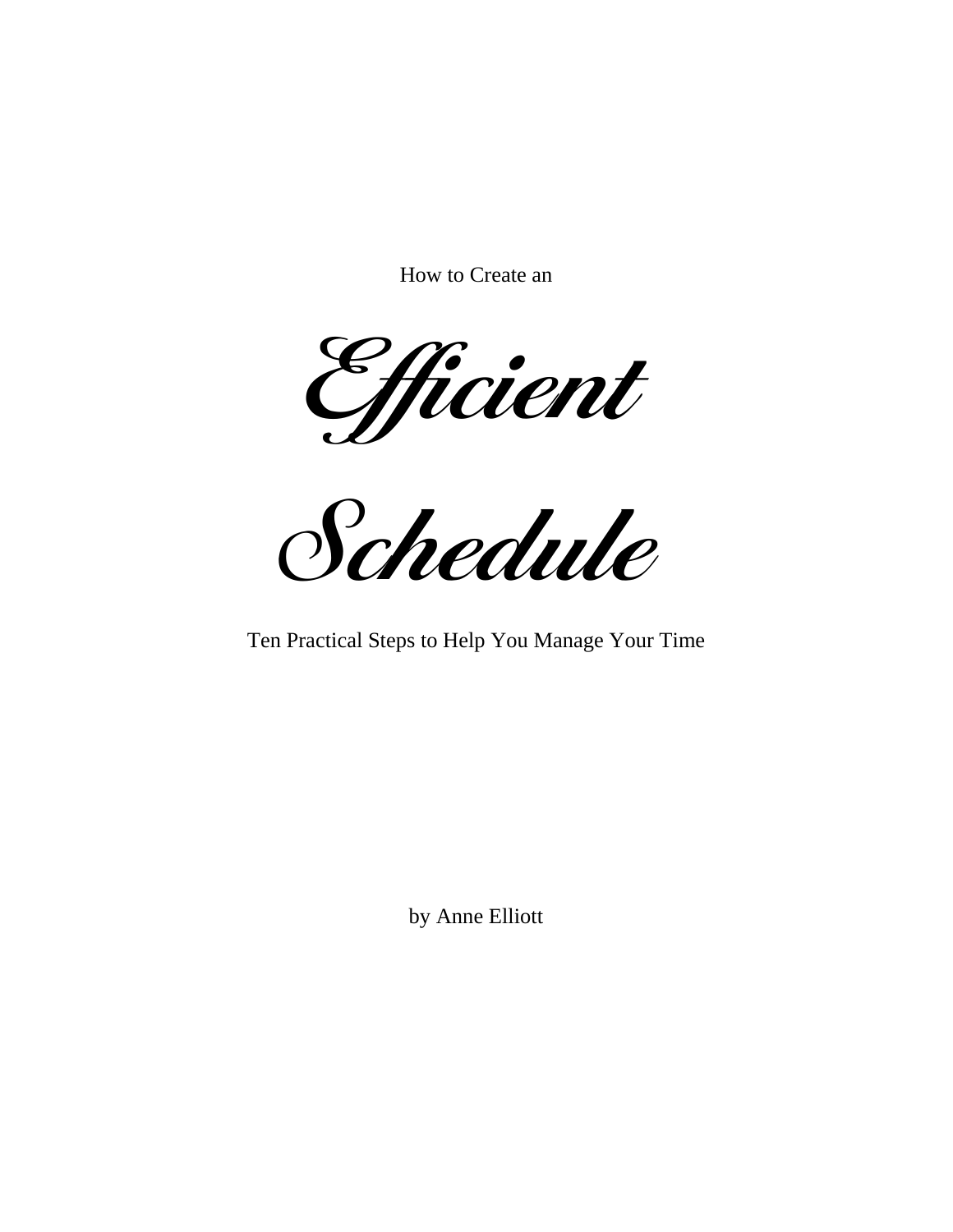Copyright 2010 by Anne Elliott

All Rights Reserved.

No part of this publication may be reproduced, stored in a retrieval system, or transmitted in any form or by any means – electronic, mechanical, photocopying, recording, or otherwise – except for brief quotations in printed reviews, without prior written permission of the publisher.

Printed in the U.S.A.

Published by Anne's School Place P.O. Box 333 Brownsdale, MN 55918 http://annesschoolplace.com anne@anneelliott.com

The author assumes full responsibility for the accuracy of all facts and quotations as cited in this book.

Unless otherwise noted, all Scripture references are from the New International Version (NIV). Copyright 1973, 1978, 1984 by the International Bible Society. http://www.ibsstl.org/index.php

#### **End User License Agreement**

By purchasing the *How to Create an Efficient Schedule* e-book, you are allowed to download and print out the book for your own personal use. You may not redistribute, give away, send this book electronically to anyone. You have purchased one copy of this file, and it is limited to your own personal use.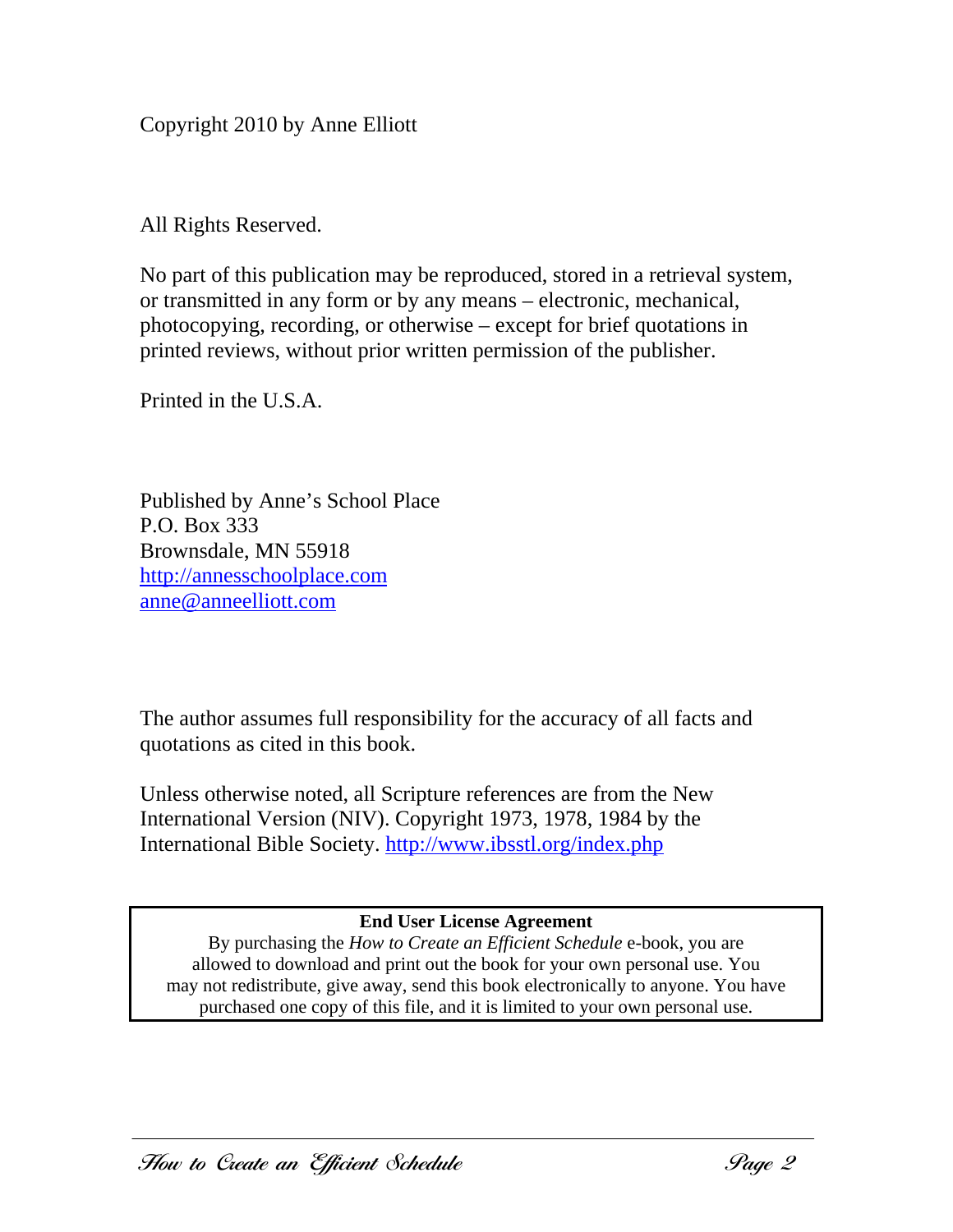*"She watches over the affairs of her household and does not eat the bread of idleness." Proverbs 31:27*

**About the Author** 

Anne Elliott has been a mother for fourteen years and a wife for seventeen years. Currently, Anne is homeschooling an 8th-grade son, a 5th-grade daughter, a 4th-grade son, a 2nd-grade daughter, and a kindergarten-aged daughter. She also has two younger children, ages 2 and baby. (Did we mention her black lab, Penny, and her Siamese cat, Mocha?)

When she's not busy with her children, Anne is working with her husband, a pastor of a Baptist church in southern Minnesota. She also owns several websites for women, with advice on women's issues, marriage, parenting, health and more. Anne is the published author of a book for women titled *Juggling Life's Responsibilities: Biblical Help for the Married Woman*, a parenting book titled *The Four Foundations of Lifelong Learning: Preparing Your Little Ones for School*, and several homeschooling curricula.

> You can reach Anne at: http://anneelliott.com anne@anneelliott.com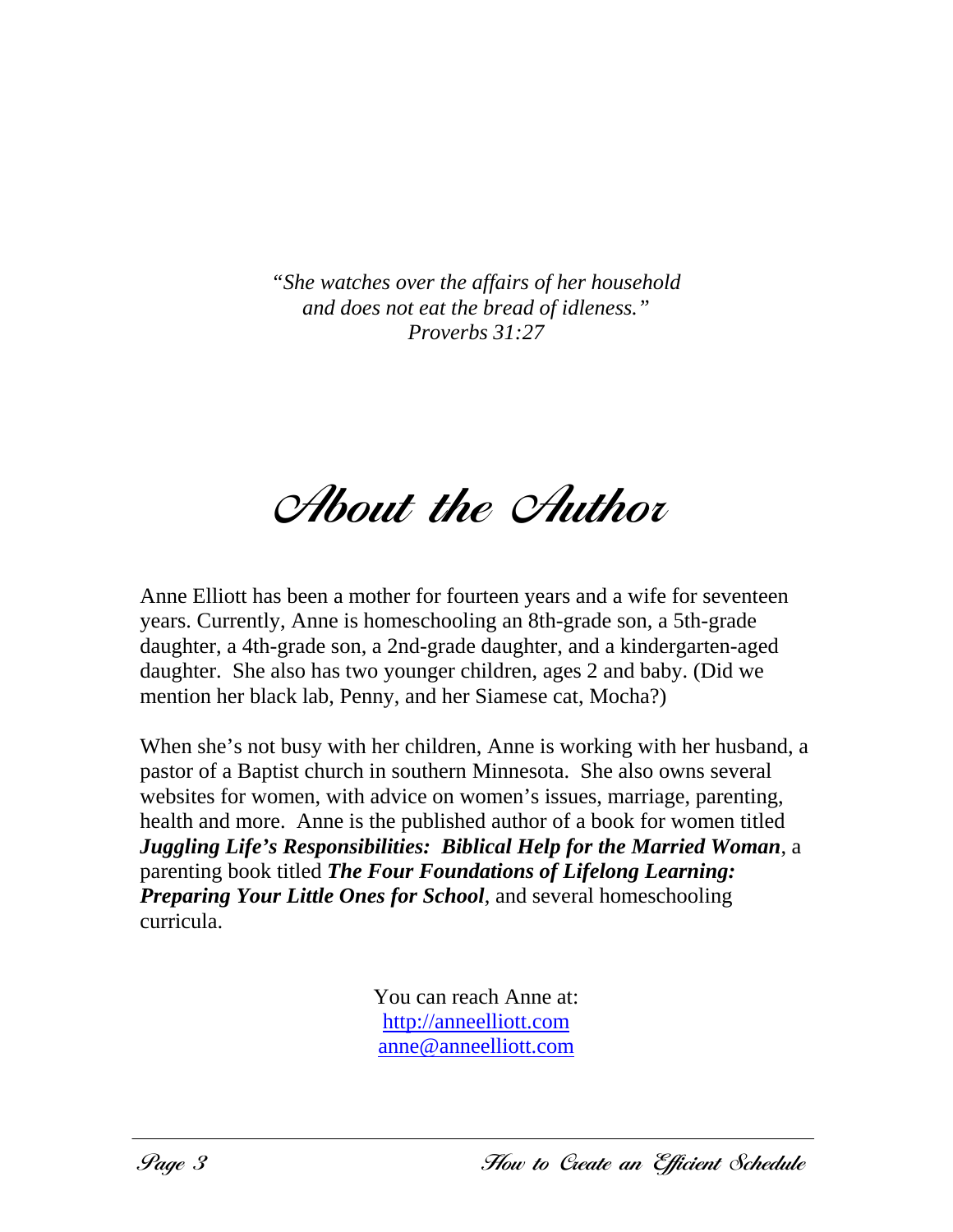Do you want to set up a schedule for your home? Are you looking for a schedule that's ready-made for you and your family? Do you feel like "a mother's work is never done"?

We're here to help! Here are ten practical steps to help you manage your time as a mom: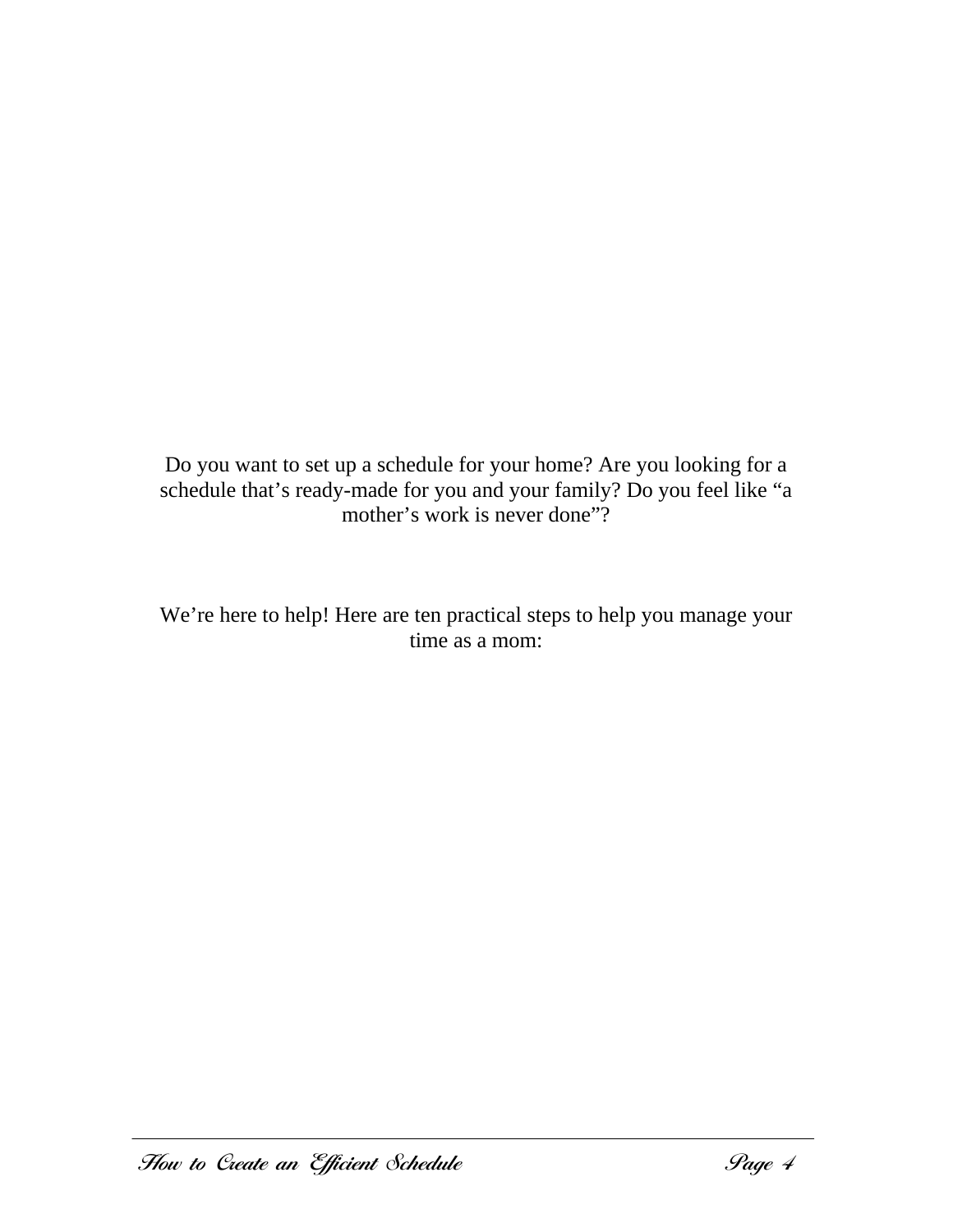# 1. Rise early in the morning.

The first step in setting up and sticking to a schedule is making sure you get up in the morning. It's fine to have occasional days when you sleep in, but as a general rule, you'll all feel much better if you get up.

### **When to get up…**

Just a little before sunrise is a great time for Mom to wake up. It's still a little dark, and it's usually very quiet. You'll have a few moments of quiet before the busyness of the day begins.

### **What to do…**

Take a quick shower, brush your teeth and grab a cup of coffee, then slip away to plan your day on paper.

I like to start my day in a quiet spot with my Bible. I want to get directions from God on how He wants me to use my time. I bring my worries and concerns to Him in prayer. I bring my "to do" list to Him, too! He directs me, and I feel better knowing I'm doing exactly what He wants me to with my time.

'Anne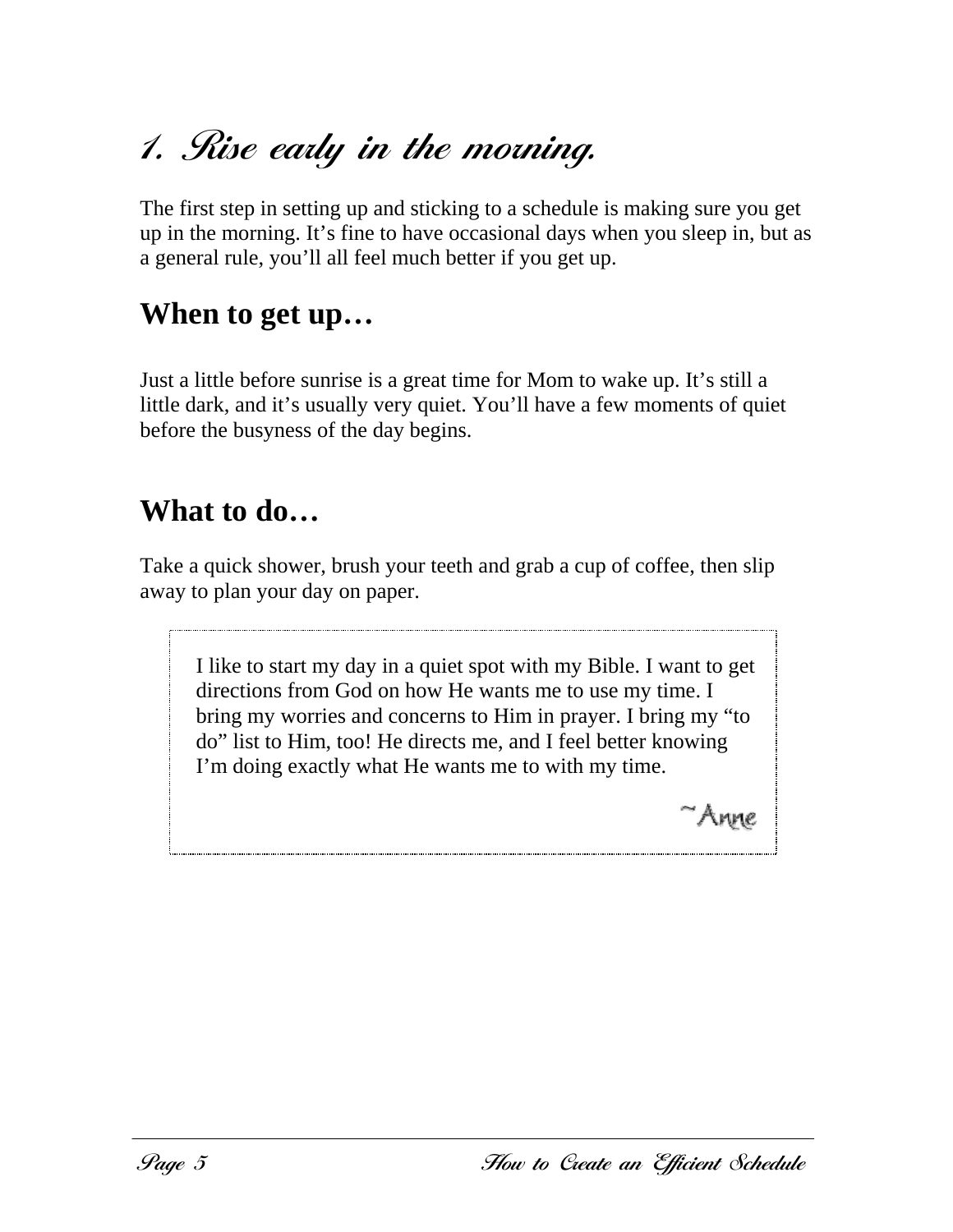"This is the beginning of a new day. God has given me this day to use as I will. I can waste it - or use it for good, but what I do today is important, because I am exchanging a day of my life for it! When tomorrow comes, this day will be gone forever, leaving in its place something that I have traded for it. I want it to be gain, and not loss; good, and not evil; success, and not failure; in order that I shall not regret the price I have paid for it."

~Author Unknown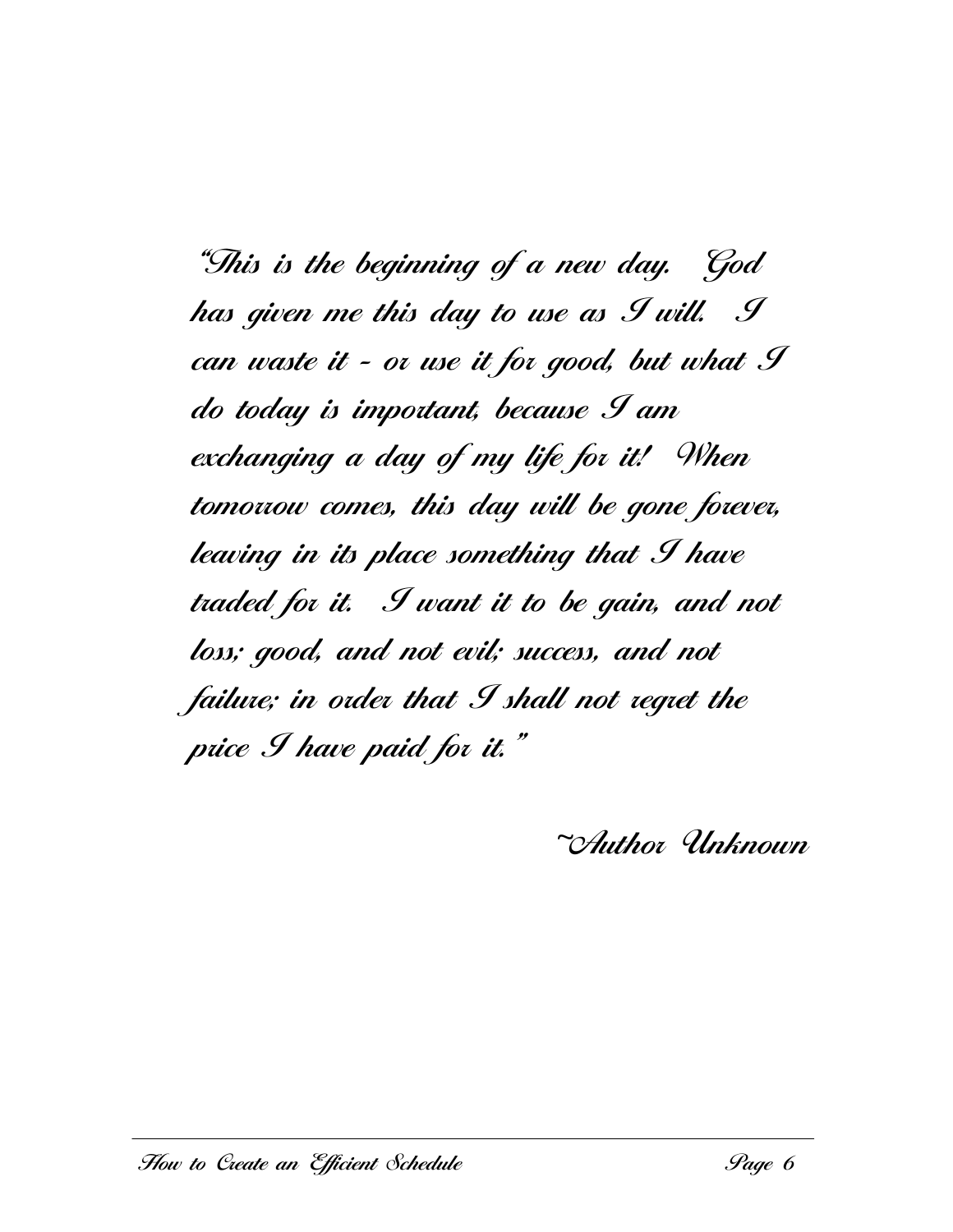# 2. Eat regular meals.

Mealtime is fairly non-negotiable in our home. For our health and for more even-keeled emotions (we do have five females in this house, after all!), our bodies need to have regular rhythms.

- Nothing helps set up a steady circadian rhythm better than regular mealtimes and regular bedtimes.
- \* Regular mealtimes also help us do our chores (dishes especially) regularly.
- $\hat{\mathbf{\cdot}}$  Finally, regular mealtimes insure that I set my own interests aside for a few minutes each day and enjoy my companions and show interest in them during mealtime.

### 3. Follow a plan.

Make an "Everything I Do" list. On one sheet of paper, list every single thing you normally do in a week. (It may take several days before you remember all these things, so take your time!)

Get your husband's input. Ask him if your "Everything I Do" list is missing anything. Ask him if he wishes you'd take something off your list. (Hey, what a great excuse for a date!)

Prioritize your list so that you know what things you MUST do each day, what things you would LIKE to do, and what things you DON'T have to do.

*"Be very careful, then, how you live—not as unwise but as wise, making the most of every opportunity, because the days are evil. Therefore do not be foolish, but understand what the Lord's will is." Ephesians 5:15-17*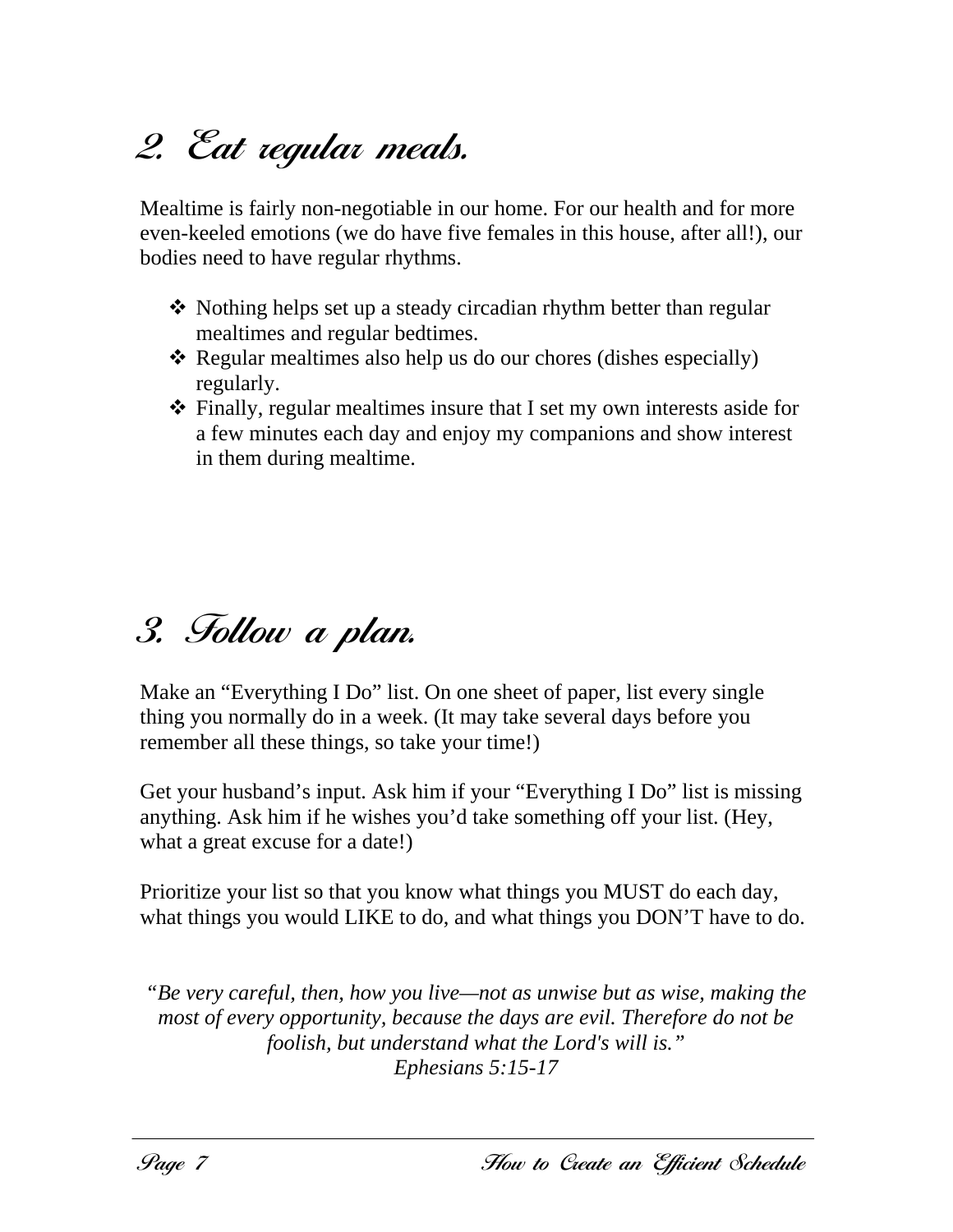In the front of my planning notebook, I have a "Daily To Do" list which tells me what I must do each day so I can reach my goals. Each morning, I can glance at this list and work through it, one step at a time. 1. Have I read my Bible? 2. Have I had a shower (and prayer time)? 3. Am I dressed for the day? 4. Are the kids dressed? 5. Are the beds made? 6. Is the house neat? 7. Have we had a nutritious breakfast? 8. Is the kitchen clean? 9. Have I done my daily cleaning chores? 10. Have I planned the day's meals? 11. Have I done schoolwork with the kids? 12. Am I prepared for church and ministry commitments? 13. Have I written encouraging notes to people who need them? 14. Etc. ~Anne

Make a weekly cycle for cleaning, budgeting jobs, shopping, laundry, music lessons, sports activities, church and community commitments, dates with your husband and children, and rest times.

### **Great Worksheets, Schedules, and Helps online:**

- http://melissaringstaff.blogspot.com/2009/04/homeschoolfreebie.html
- $\cdot \cdot \cdot$  http://www.cindysdesktop.com/?p=2937
- $\triangleq$  http://cindyrushton.com/category/articles/scheduling/
- http://flylady.com/
- http://www.digital-women.com/how-to/howto03h.htm
- http://www.digital-women.com/daily-planner/
- http://www.listorganizer.com/
- http://www.thefamilyorganizer.com/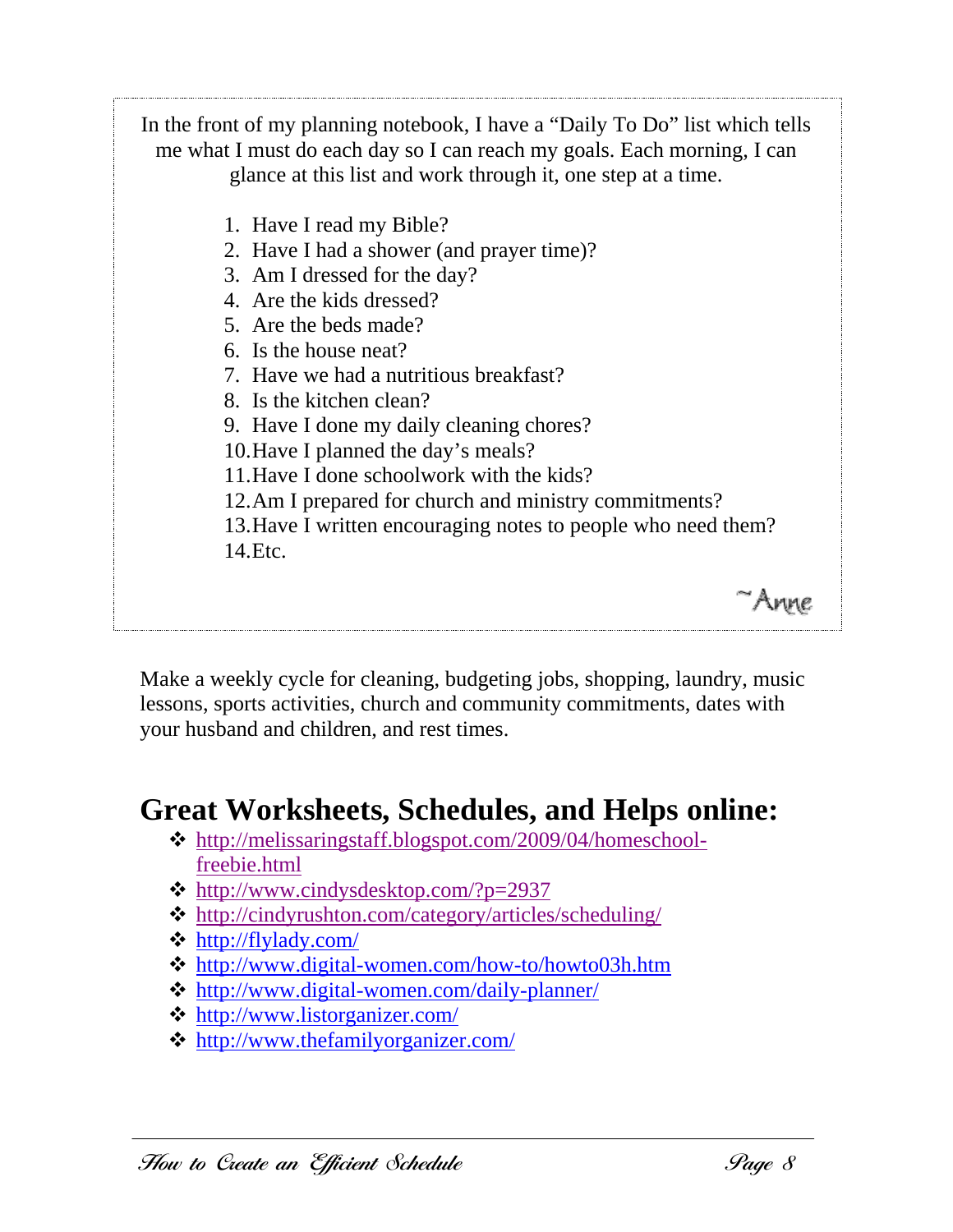# 4. Be a manager of your home.

Face it. You're the mom. You're not your children's buddy or playmate. You're their mom. It's your job to love them, but it's also your job to teach them. Not only should you set up a schedule; you also need to enforce the schedule in your home.

#### *"Don't expect what you won't inspect!"*

#### Ideas:

 If you have a difficult time getting your children to do a GOOD job on their kitchen chores (rather than rushing through them so they can get back to their fun), try this…

Post a list of what you expect during kitchen clean-up. You could tape the list to the inside of a cabinet door. Detail every job that needs to be done before the kids may leave the kitchen. For instance,

- □ Clear your own spot.
- $\Box$  Help clear the rest of table.
- $\Box$  Wipe the table.
- Put on the tablecloth and centerpiece.
- Vacuum under the table.
- **Push the chairs in.**
- Sweep the kitchen floor.
- □ Wipe off counters.
- $\Box$  Wash dishes.
- $\Box$  Dry dishes.
- □ Put away dishes.
- Wipe off stove.
- $\Box$  Shine sink.

Maybe your kids aren't lazy after all. Maybe they just don't know what's expected of them! (By the way, this idea works for any cleaning job.)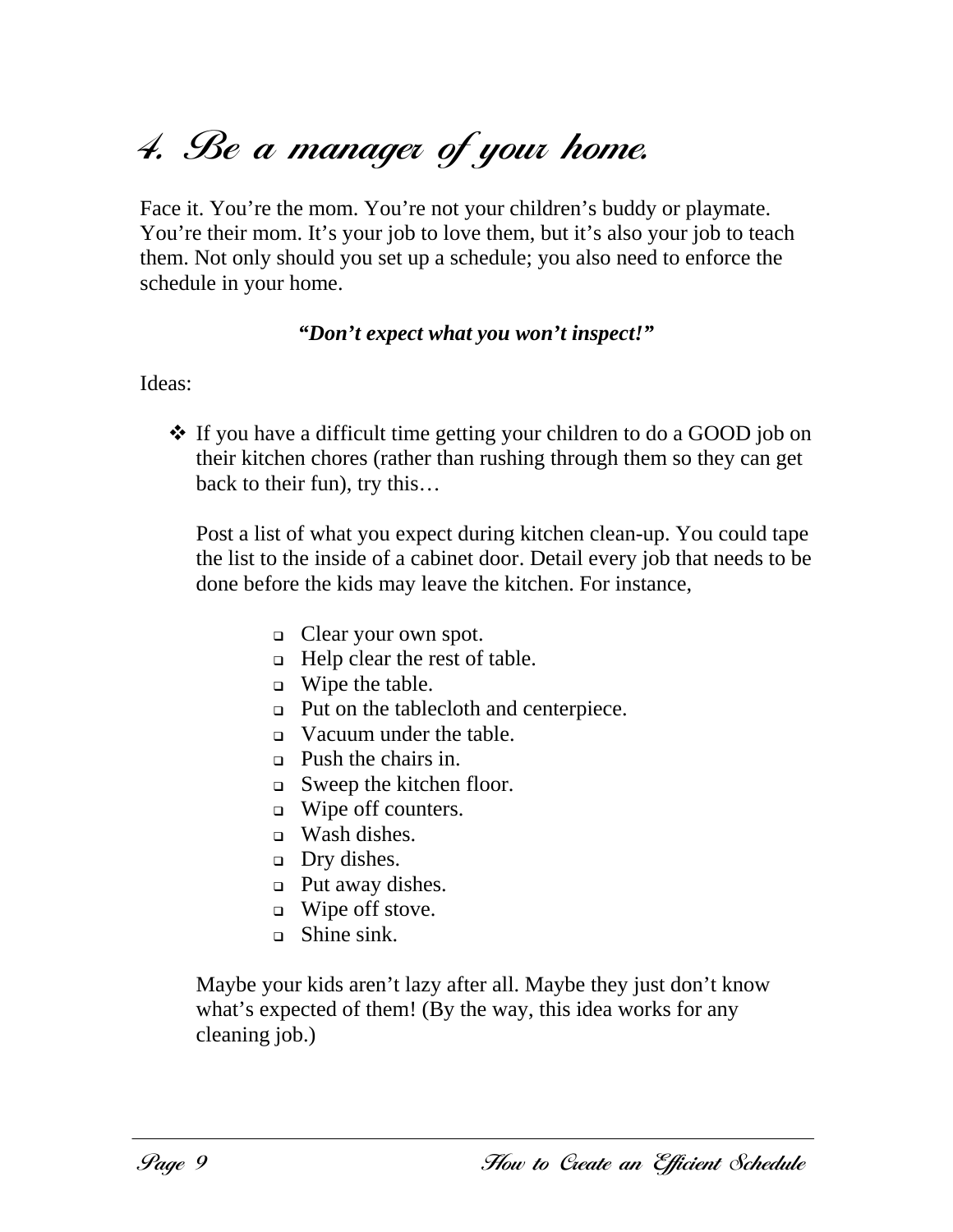- Laminate your schedule and hang it on the refrigerator. Each day, use a dry erase marker and check off each activity as you complete it. At the end of the day, you can easily see what has or hasn't been completed. Wipe it off with a paper towel to use the next day. You'll enjoy not having to remember everything in your head anymore, and your children will enjoy knowing "what's next."
- **◆** I keep a calendar white board on my refrigerator also. All our appointments and responsibilities get written on this family calendar. We all know where to look when we want to know what's happening.
- $\triangle$  Place an alarm clock in the kitchen, and set it for a specific time each day. When the alarm goes off, Mom does a "house inspection." Be sure your children know exactly what your standards are, then force yourself to actually check their work at this daily time. Be consistent with rewards or consequences. I like to have "house inspection" time in the late afternoon, before Dad gets home, so that the house looks nice for his return.

## 5. Change activities before you get tired.

Mom, admit it! It can be exhausting to be a mom!

Studies have shown that your brain will recover quicker from the intensity of your days if you'll take frequent breaks. Have you been reading aloud to toddlers for a while? Stop and take a quick walk outside. Have you been online too long? Get up and do the dishes. Have you been on your feet awhile? Take ten minutes to lie down and listen to music.

Often, we moms will forget about taking care of ourselves. If you must, set a timer to remind yourself to take a break at least once each hour. You'll be amazed how much more energetic you feel!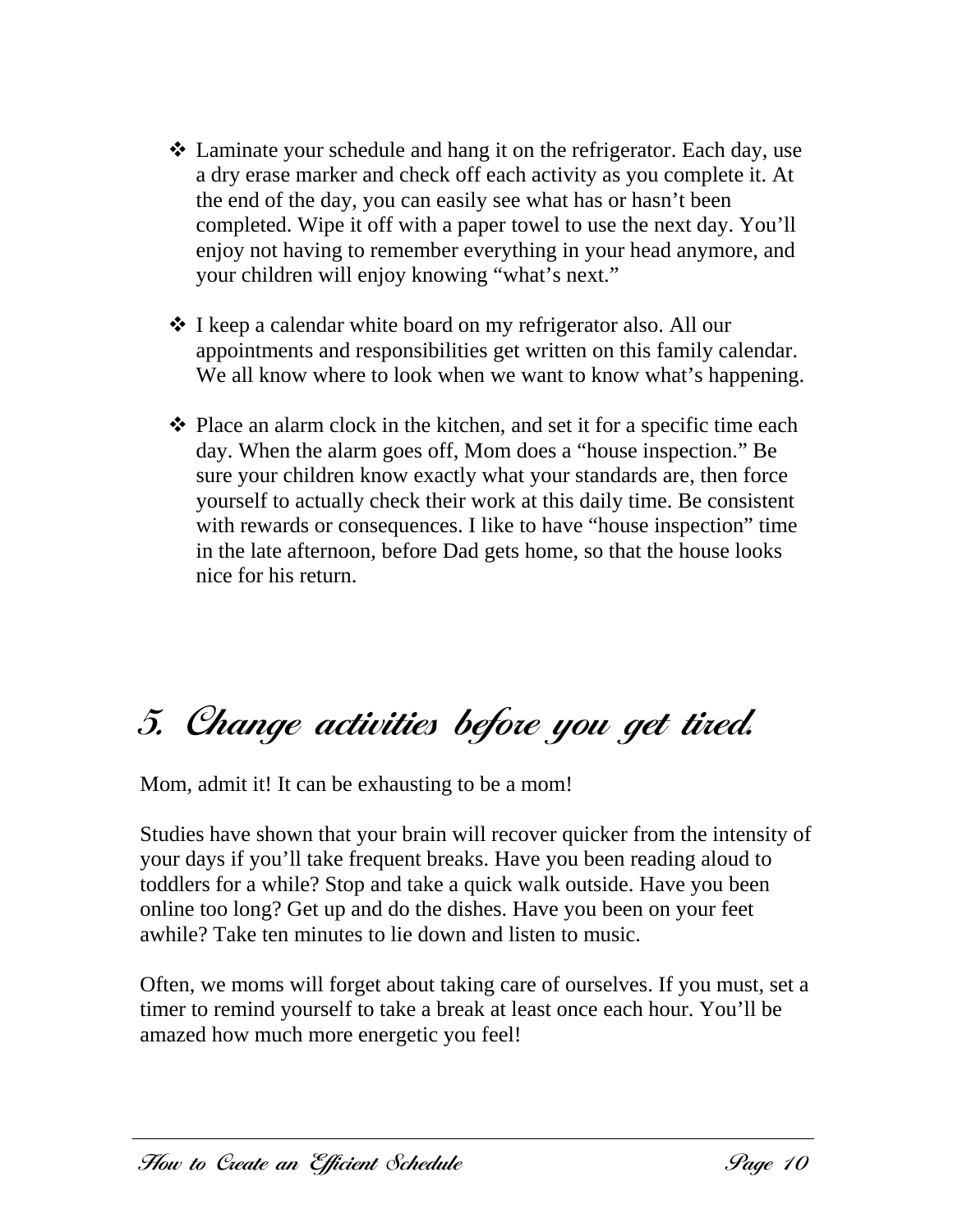# 6. Set up your space.

My house isn't big enough to actually have one room that's exclusively devoted each activity (although that would be *wonderful* someday). However, we still have spaces for each thing we do.

- Is your kitchen set up for efficiency? You might want a food-prep station, a cooking station, a cleaning station, and a storage station.
- Is your bathroom set up for efficient grooming each day?
- $\Box$  Is your home office set up to pay bills quickly and easily?
- Is your entryway set up so that you can find your keys, your purse, all the school bags, the cell phones, the boots and mittens, and the soccer equipment?

When there's a "place for everything and everything in its place," you'll be relieved of a lot of the pressure of a busy home.

# 7. Be consistent with the children.

Kids crave order. One of the best ways you can do that is to remind yourself to be consistent.

- □ Did you make a rule? Are you enforcing it consistently?
- Did you set a certain bedtime? Is it the same almost every night?
- Did you make a promise? Did you keep it?

Consistency brings stability. Consistent mealtimes, bedtime routines, and after-school schedules help your children stop thinking about their day and start relaxing enough to learn and think.

Consistency helps mom, too. Have you ever had jet lag? Didn't you feel exhausted? Jet lag at home is no fun, either. Try to establish consistent habits that will allow your brain to go on "auto-pilot" as much as possible.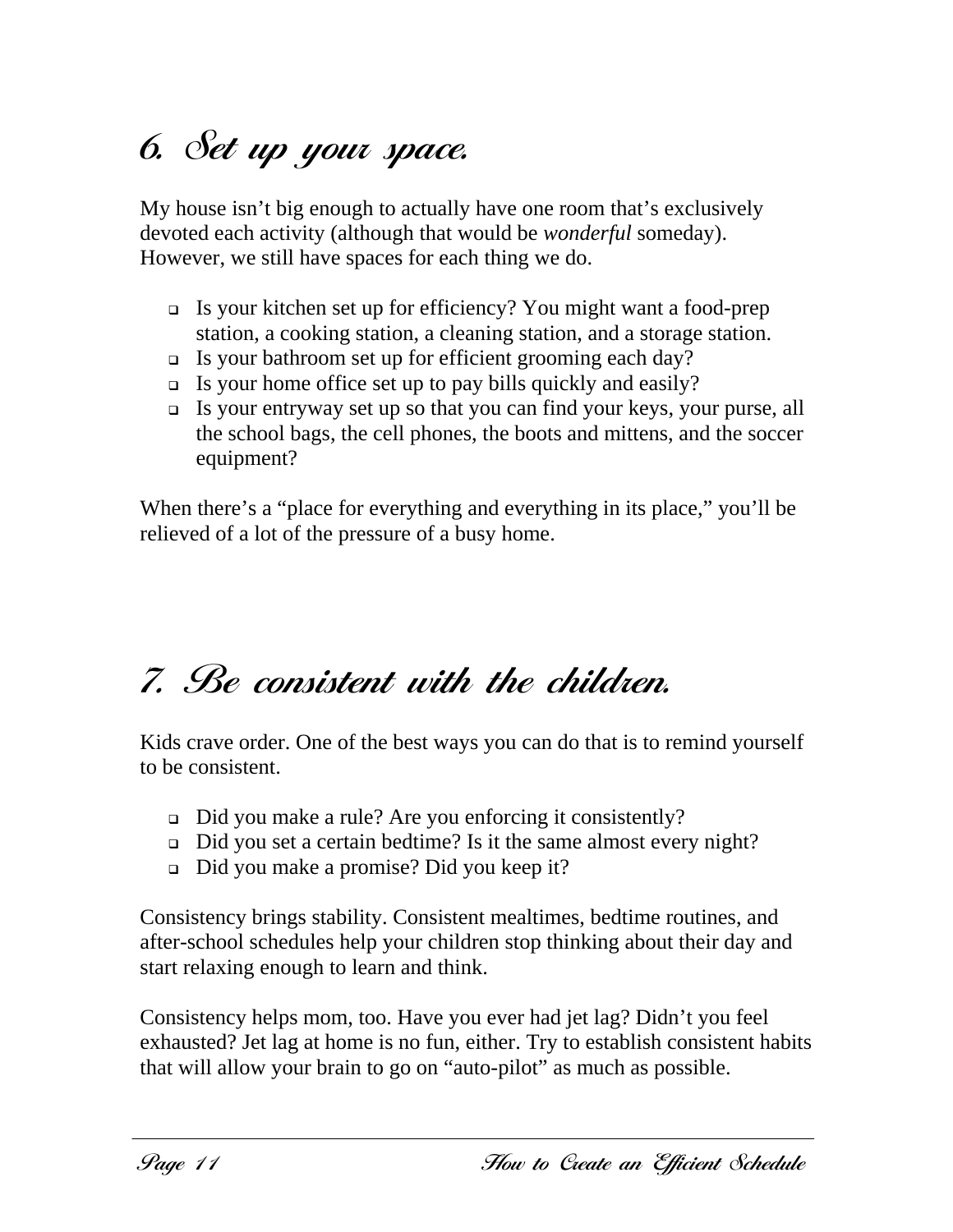## 8. Plan things for the little ones.

The younger the child, the more she needs a consistent schedule in order to feel relaxed and secure.

Some things you might want to include are:

- Chores and life skills
- Play time with Mom
- Play time alone with fun toys like blocks, Legos, lacing, puzzles, or sand.
- □ Play time or nature walks outside.
- □ Play time with siblings or friends.

I have even more ideas online at http://annesschoolplace.com/downloads/homeschooling\_with\_preschoolers.pdf

### 9. Take domestic shortcuts.

You know, if you really think about it, being a mom is just a short season of your whole life. Before you can blink, your kids will be grown and gone.

Why not relax some of your housekeeping standards during this season of your life? I'm not saying that you should never do laundry or clean the dog hair off the floor.

However, do you really need to dust seven days a week? Do you need to iron your pajamas?

Experiment with your cleaning routines until you find a happy "middle ground" that is acceptable to you and your husband. Then delegate at least half of those jobs to your children!

Don't try to be a superwoman.